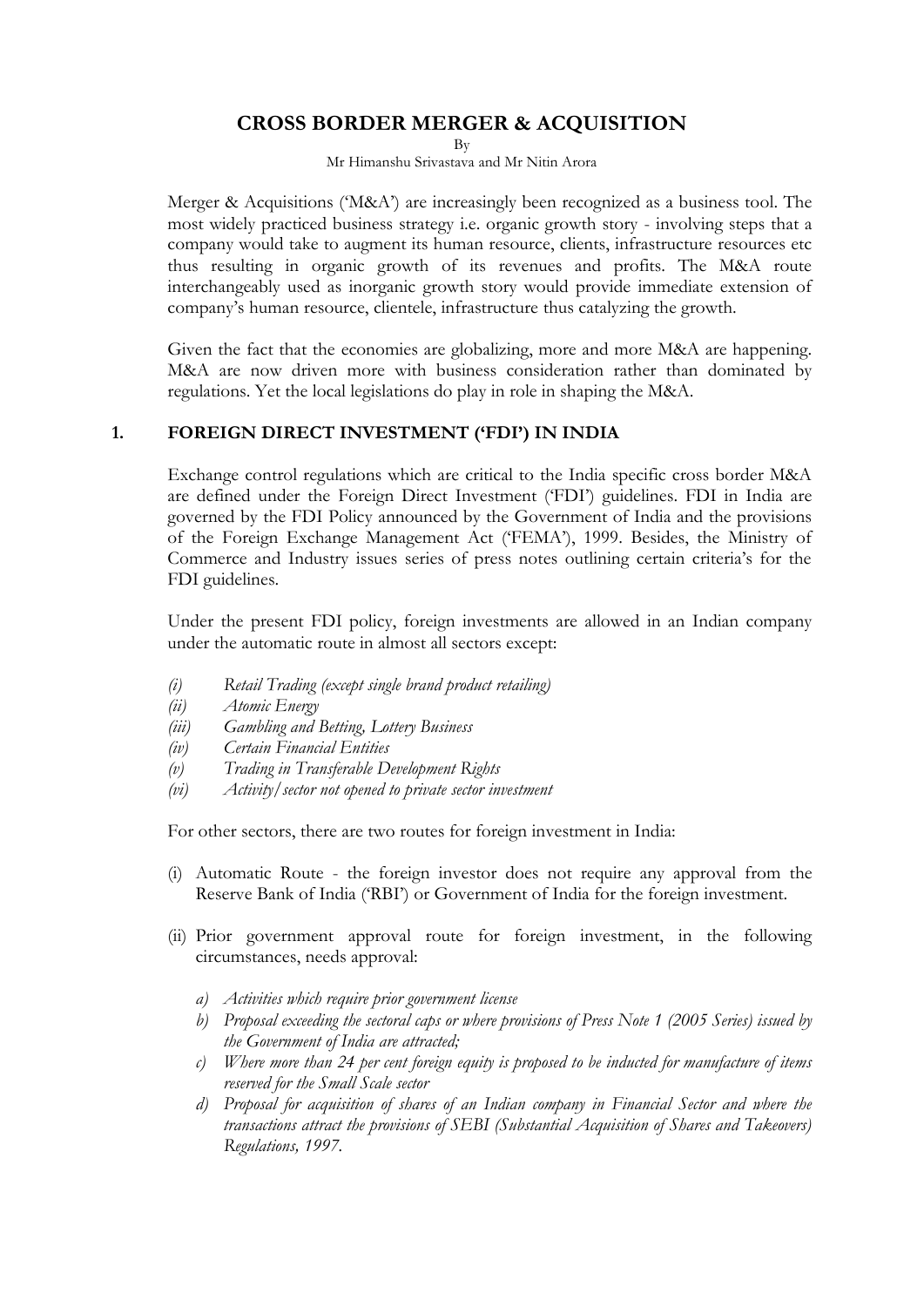### **1.1 Press Notes**

The Press Notes are announced by the Ministry Of Commerce and Industry. The Ministry issued Press Notes 2, 2009 and Press Note 3, 2009, which deals with calculations of foreign investment in downstream entities and requirement for Foreign Investment Promotion Board ("FIPB") approval in relation to transfer of ownership or control in sectoral cap companies. These press notes raised certain key issues, including with respect to the downstream investment.

### 1.1.1 **Calculation of Foreign Investment**

Investment by Non-resident in Indian Companies is referred as Foreign Direct Investment ("FDI"). Investment by Foreign Institutional Investors ("FIIs"), Non Resident Indians ("NRIs"), American Depository Receipts (" ADRs"), Global Depository Receipts ("GDRs"), Foreign Currency Convertible Bonds ("FCCBs"), Compulsory Convertible Preference Shares and Debentures are treated as FDI. Besides Indian entities promoted by non-residents can also invest in Indian Entities. This may result in Foreign Indirect Investment. Unlike the FDI, calculation of foreign indirect investment requires analysis of the Investing Indian Company ("IIC").

Foreign investments are not treated as FDI where the IIC is *"Owned & Controlled"* by resident Indians citizens and/or Indian companies "Owned & Controlled" by resident Indian citizens. Otherwise, when the IIC is *"Owned or Controlled"* by non-resident entities, the entire investment by the IIC into Indian Domestic Company ("IDC") would be considered as indirect foreign investment.

This can be clarified through following examples –

(a) Case where there would not be any Indirect Foreign Investment

Investments made by IIC (wherein the foreign investment is less than 50 per cent) in IDC would not be lead to any indirect foreign investment.

(b) Case where there would be Indirect Foreign Investment

IIC (wherein the foreign investment is more than 50 per cent say 75 per cent) **invests**

- (i) 26 per cent in IDC the entire 26 per cent invested by the IIC would be treated as indirect foreign investment in IDC.
- (ii) 80 per cent in IDC the entire 80 per cent investment by IIC would be treated as indirect foreign investment.
- (iii) 100 per cent in IDC only 75 per cent invested by IIC would be treated as indirect foreign investment.

For the purpose of enforcement of sectoral caps, the sum total of direct and indirect foreign investment would be relevant besides sectoral conditions.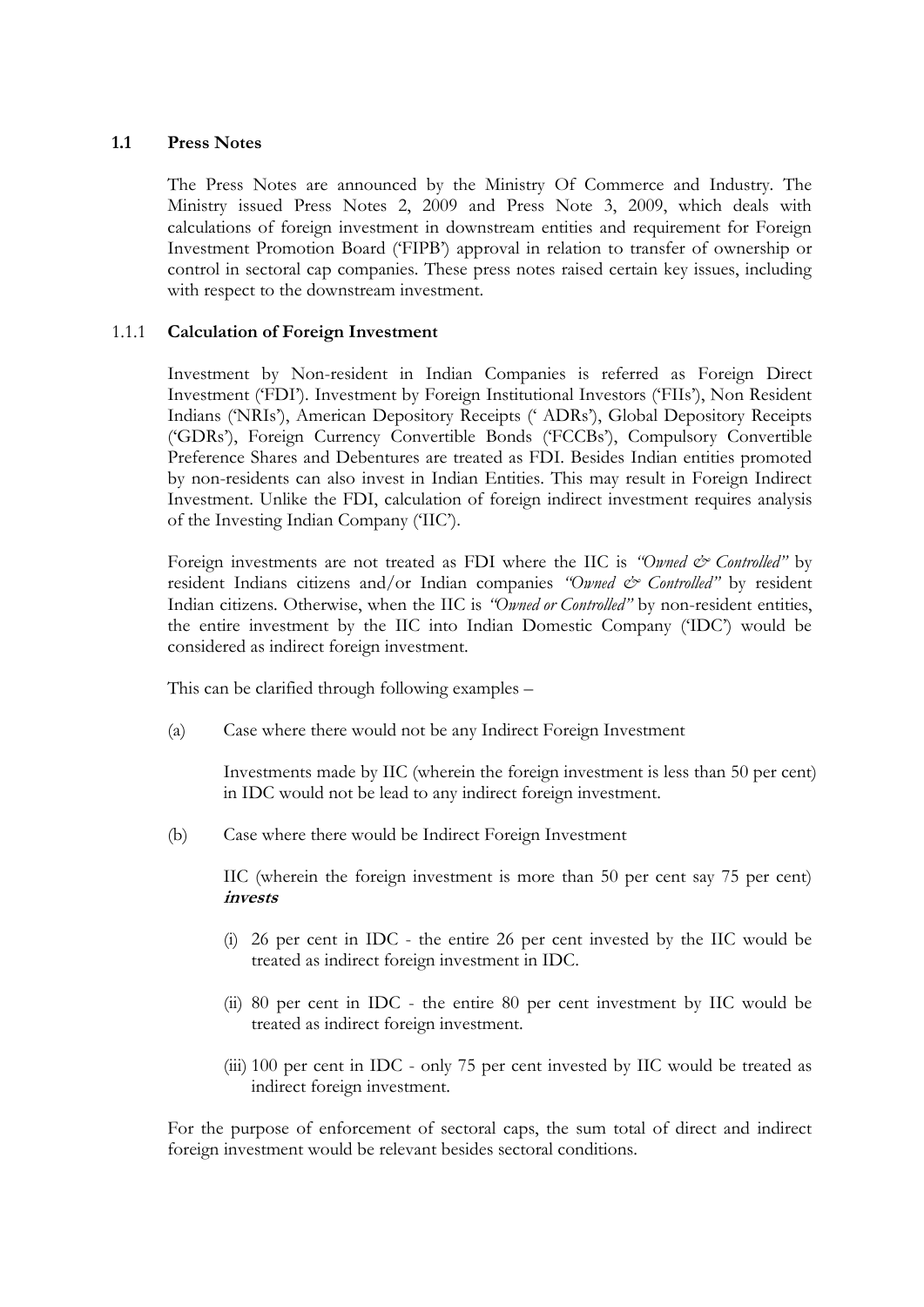#### 1.1.2 **Downstream Investment**

Companies owned and controlled by non-resident entities are required to follow foreign investment norms on entry route, conditions and sectoral caps. The applicable guidelines classify such companies as

(a) Operating Companies

Foreign investment in *Operating Company* (defined as an Indian Company which is undertaking operations in various economic activities and sectors) would be in accordance with the relevant sectoral conditions on entry route.

(b) Operating Cum Investing Companies

Foreign investment in Operating *cum* Investing Companies would have to comply with the relevant sector specific conditions. Further the downstream investment in IDC would have to comply with the relevant sectoral conditions on entry route.

(c) Investing Companies

Foreign investment in *Investing Companies* will require prior Government/Foreign Investment Promotion Board ("FIPB") approval. Further the downstream investment in IDC would have to comply with the relevant sectoral conditions on entry route.

# **2. FOREIGN DIRECT INVESTMENT THROUGH TAX FAVOURABLE JURISDICTIONS**

India has entered into comprehensive Double Taxation Avoidance Agreements ("DTAA") with 79 countries, limited DTAA with 15 countries and other 3 agreement in the form of double taxation relief rules. DTAA assume significance where a tax payer entity has transactions in more than one country and is liable to tax in more than one jurisdiction. The DTAA provide a statutory guidance in solving the disputes arising out of the transnational transactions of financial significance. DTAA provides for relief from the double taxation in respect of incomes by providing exemption and also by providing credits for taxes paid in one of the countries. These treaties are based on the general principles laid down in the model draft of the Organisation for Economic Cooperation and Development (OECD) with suitable modifications as agreed to by the other contracting countries. DTAA are based on an underlying assumption that a taxpayer is liable to tax in atleast one tax jurisdiction. Taxpayers across the globe indulge in a number of methods to reduce the tax by careful and legal tax planning and at times by indulging in tax avoidance. In international tax domain, the tax avoidance devices mis-utilise the DTAA in the form of Transfer pricing, Treaty Shopping or Misuse of DTAA's in tax havens. MNC"s used TH countries to minimize their total group tax by effectively shifting profits from high tax jurisdictions to the tax haven countries. This practice has considerably reduced due to the new transfer pricing regime in most tax jurisdictions globally.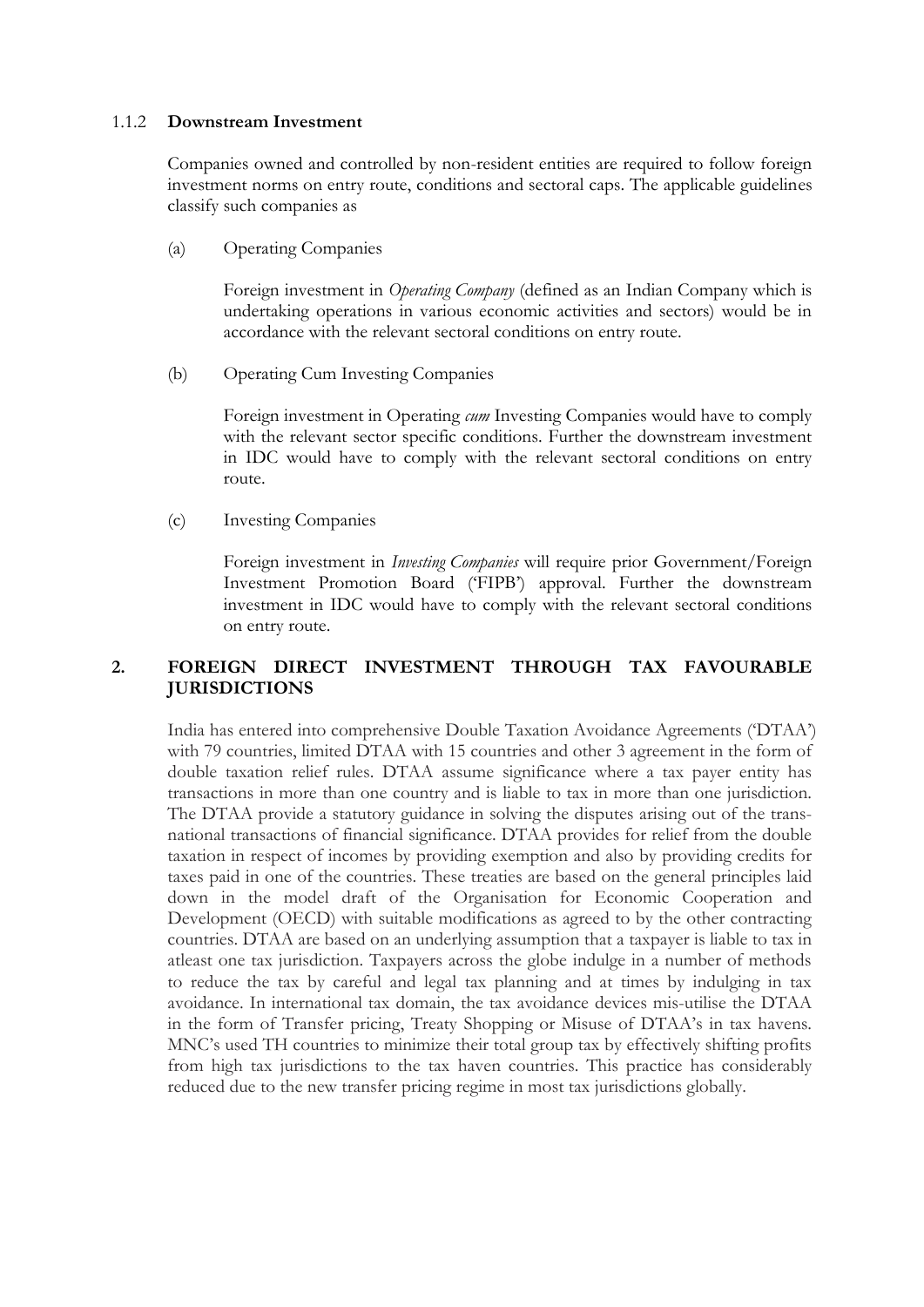#### **Mauritius**

Mauritius is the single biggest source of foreign direct investment (FDI) in India amounting to USD 46,335 during April 2000 till January 2010 (about 43 per cent of the total FDI received by India during such period). But that is not all. Mauritius-based foreign institutional investors ("FII") are major players in the Indian stock market. Yet treaty with Mauritius remains controversial. The key to the apparent controversy lies in the provisions of a two-decade-old bilateral agreement signed between Government of the Republic of India and Government of Mauritius for the avoidance of double taxation and the prevention of fiscal evasion with respect to taxes on income and capital gains and for the encouragement of mutual trade and investment on August 24, 1982 as the Double Taxation Avoidance Convention ("DTAC").

Essentially, the treaty simply stipulates that a Mauritian firm investing into India will not be taxed in India and vice versa. Among other things, the treaty specified that capital gains made on the sale of shares of Indian companies by investors resident in Mauritius would be taxed only in Mauritius and not in India. A firm registered in Mauritius investing in the Indian markets does not have to pay any sort of capital gains tax which can be as high as 30 per cent on short-term gains made on an unlisted company"s shares when it decides to book its profits and repatriate the money.

Thereafter, for nearly 10 years the treaty existed only on paper since FIIs were not allowed to invest in Indian stock markets. India opened it economy in 1991-92 and coinciding with the liberlisation Mauritius passed Offshore Business Activities Act which allowed foreign investors to set up Global Business Company ("GBC-1") in the country provided they fulfilled some minimal conditions and paid a nominal fee to the Mauritian authority. The privileges include permission to operate in complete secrecy at a nominal tax payment irrespective of real operations or assets within Mauritius, above all - the privileges of the DTAC.

As per the DTAC, corporate entity, resident in Mauritius has an option to pay income tax in Mauritius at the applicable tax rates even if the taxable income accrues in India. India can only compel the Indian JV / subsidiary to withhold tax (5-15 percent) on the dividend income paid by the Indian Subsidiary to the foreign corporation. The Mauritius Company can exercise the option to repatriate dividend income received from an Indian Joint venture subsidiary with option to pay tax in Mauritius at Mauritius rates of income tax instead of the very high corporate rate of income tax for foreign corporations in India. Further, the dividends paid by the Mauritian company to resident of India could be taxed in Mauritius and according to the tax law in Mauritius, as long as dividends paid by companies resident in Mauritius are allowed as deductible expenses.

Under the Mauritius Offshore Business Activities (MOBA) Act 1992 a corporation known as the MOBA entity has the privilege to pay income tax on dividend income (from India) repatriated into Mauritius on a voluntary basis. Also, by virtue of Clause 13(4) of the DTAC, Mauritius resident in the can choose to pay tax on dividend income, repatriated out of India, under the Mauritius tax laws at Mauritius tax rates.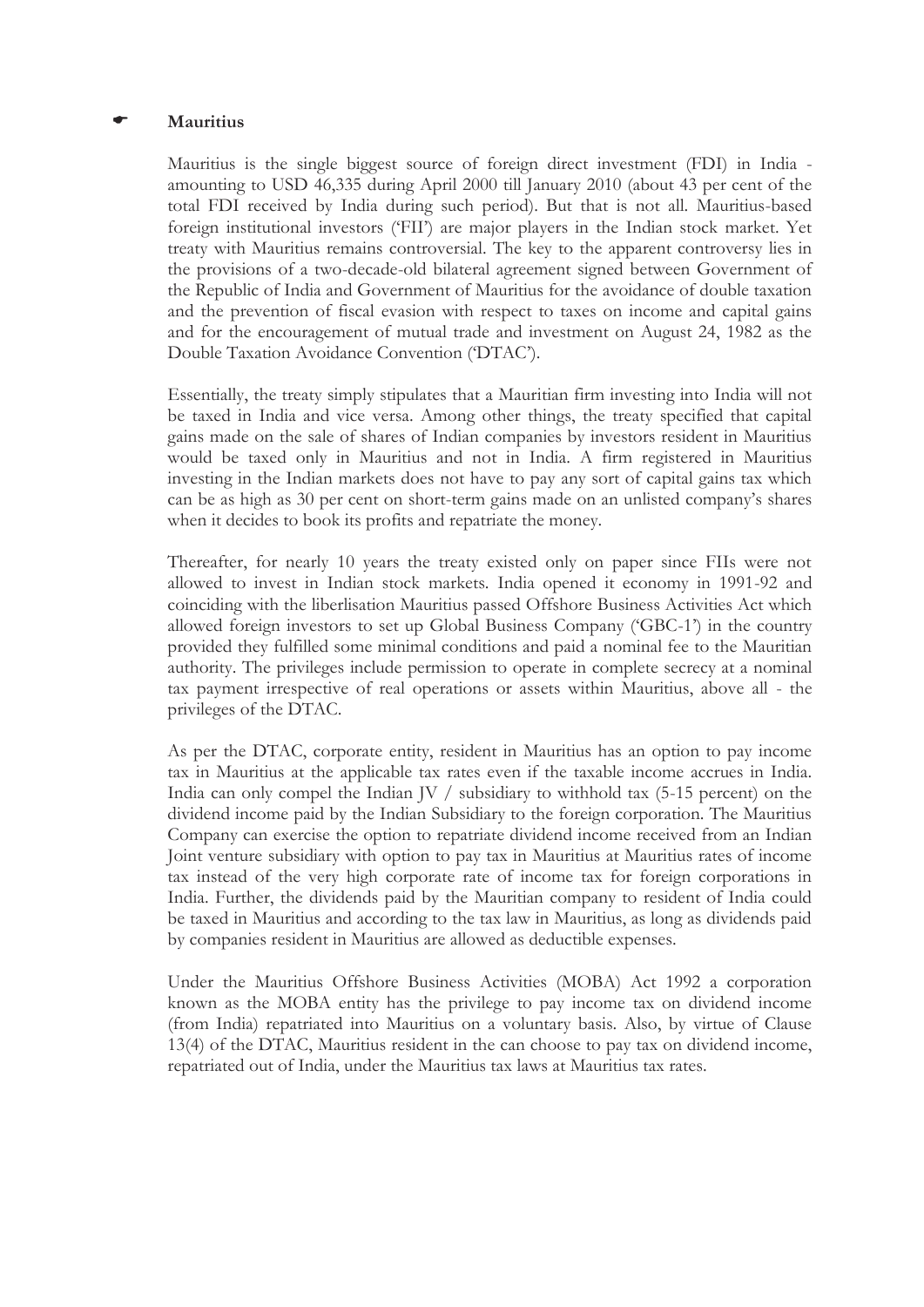For foreign investors willing to invest in India, it made sense to set up a subsidiary in Mauritius and route their investments through that country. Through such intentional tax structuring, they could avoid paying capital-gains tax in India all together - India won't tax because the company is based in Mauritius and Mauritius had anyway exempted investors from capital-gains tax. In addition, Mauritius also has low rates of dividend and income taxes.

### Singapore

The India-Singapore Comprehensive Economic Cooperation Agreement (CECA) signed on June 29, 2005, became effective from August 1, 2005. The CECA is preferred by some to route funds via Singapore, considered an ideal Asian business hub. Unlike Mauritius, in Singapore investors can raise capital and establish full presence activities, feature unavailable while routing investment through Mauritius. The treaty also envisages zero capital gains tax treatment to Singapore-based companies by avoiding the doubletaxation system. Indian software companies rendering services in Singapore were the manor beneficiaries the CECA. Besides, there is the benefit of a lower withholding tax rate and easing of Visa restrictions.

## **3. M&A METHODS IN INDIA**

With the FDI policies becoming more liberalized since the past many years, Mergers, Acquisitions and alliance talks are heating up in India and are growing at an alarming rate. The policies included opening for international trade and investment in to India allowing the investors across the globe to enter the Indian market without restricting them to one particular type of business. The list of past and anticipated mergers and acquisitions in India covers every size and variety of business providing platforms for the small companies being acquired by bigger ones.

In the recent years, India has become a desired destination among the emerging economies for foreign investors as the FDI inflow has seen an upward trend with countries like Mauritius, Singapore topping the list due to the tax treaties signed by the Government of India with the respective countries. The key factor in making a successful investment through FDI in India lies in understanding the forms in which business can be set-up and comprehending the regulatory framework and mode of operation.

A foreign company planning to set-up its business operations in India has the following options

- *(i) As an incorporated entity by incorporating a company under the Companies Act, 1956 through*
	- *Joint Ventures; or*
	- *Wholly Owned Subsidiaries*
- *(ii) As an office of a foreign entity through any of the following modes*
	- *Liaison Office / Representative Office*
	- *Project Office*
	- *Branch Office*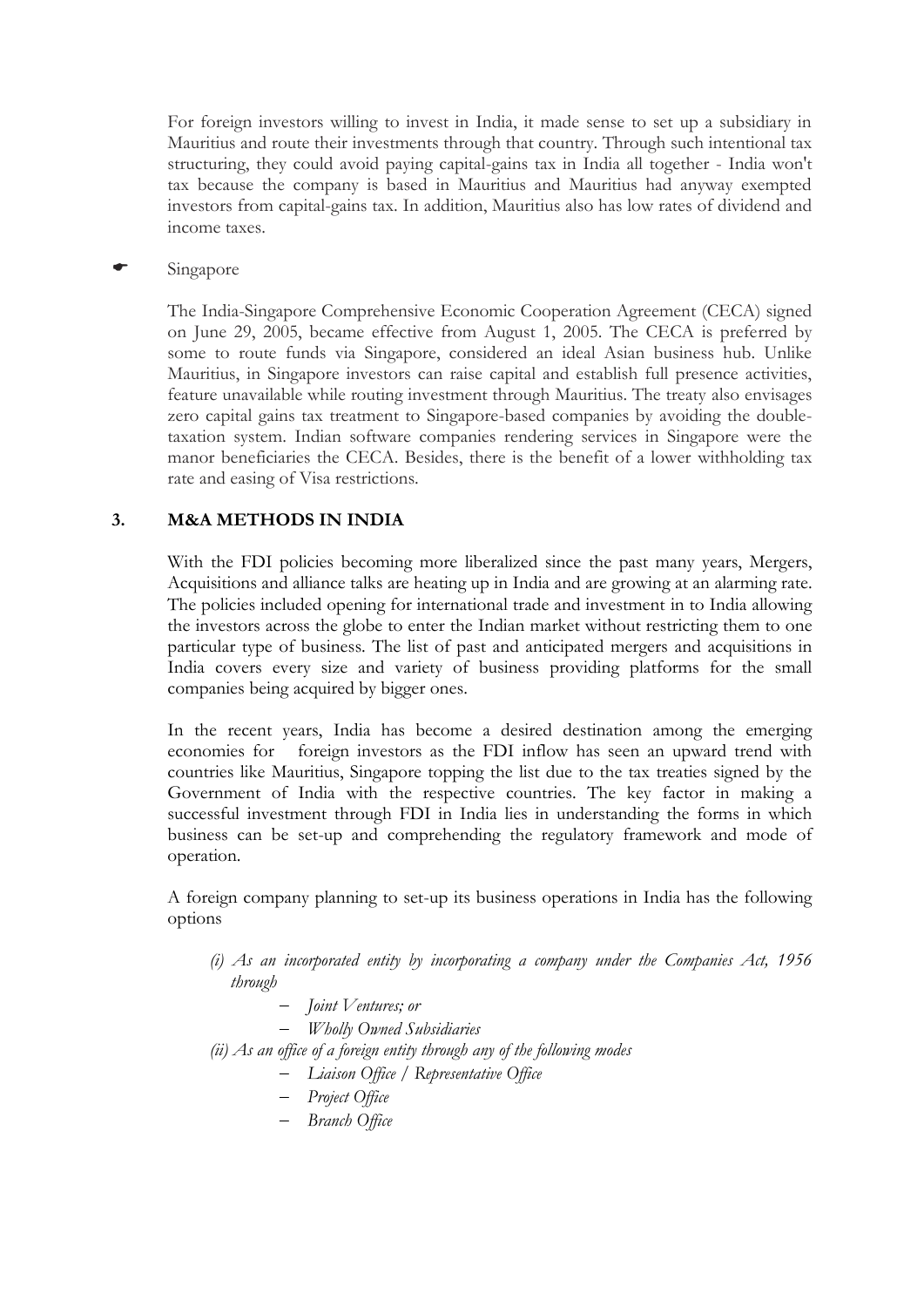Foreign investors may follow different methodologies to invest in the Indian companies. The interest in an Indian company can be acquired through (i) investing in the shares of an unlisted company (ii) investing in the shares of a listed company (iii) establishing a new company and transferring the defined business of the target to a newco. The valuation guidelines/principles with respect to investing in listed and unlisted companies in India are discussed later in this article.

The primary objective of any investment would be to earn the expected return and to receive any available tax advantages. The tax implications for a foreign investor depends on the nature of investment made and the duration of holding the investment as prescribed by the Indian income tax laws.

Any company incorporated in India will be treated as a domestic company irrespective of the foreign company holding. Corporate tax rates applicable to domestic company are 33.22% (Base rate: 30%, surcharge 7.5%, cess 3%) on the profits earned. Dividend distribution tax (DDT) at 16.61% (including surcharge) is further applicable on the distribution of dividends by the domestic company to its investors.

On the other hand, a foreign company can also operate in India by setting up its project office or branch office and the said offices will be treated as permanent establishments in India. All foreign companies are liable to pay a corporate tax of 42.23% (40%+surcharge) on the profits earned from Indian operations. The dividend distribution tax (DDT) is not applicable for a project office or branch office of a foreign company in India. Under the proposed Direct Tax Code (DTC), which may become effective from the financial year 2011, the rate of tax may get reduced to 25% (inclusive of surcharge). However, an additional tax of 15% (inclusive of surcharge) is payable under the proposed Direct tax Code (DTC) as branch profit tax.

Whilst the corporate taxes are paid by the domestic and foreign company on their incomes in India, there might be tax implications on the foreign investors while selling their stake in the Indian company.

On the sale of shares, a long term capital gain tax (if shares are held for more than one year) at 21.12% (including surcharge) is payable. Long term capital gain tax is not applicable if the investee company is listed and security transaction tax (STT) at 0.125% is paid. Short term capital gain tax (if shares are held for less than one year) at 15.84% (including surcharge) along with STT at 0.125% is payable if company is listed. Normal corporate tax of 42.23% is applicable to the foreign investors on short term capital gains if the company is unlisted.

Further, depending upon the applicable tax treaty provisions and the domestic tax rules (discussed previously), credit for taxes paid in India (including underlying tax credit for tax paid by Investee Company) may be available against the taxes payable by the investor in its country of residence. The recent growth of FDI inflows into India has shown a lot promise and in the coming years, the Indian government is considering to liberalize its FDI policy to allure more foreign investments in to the Indian economy.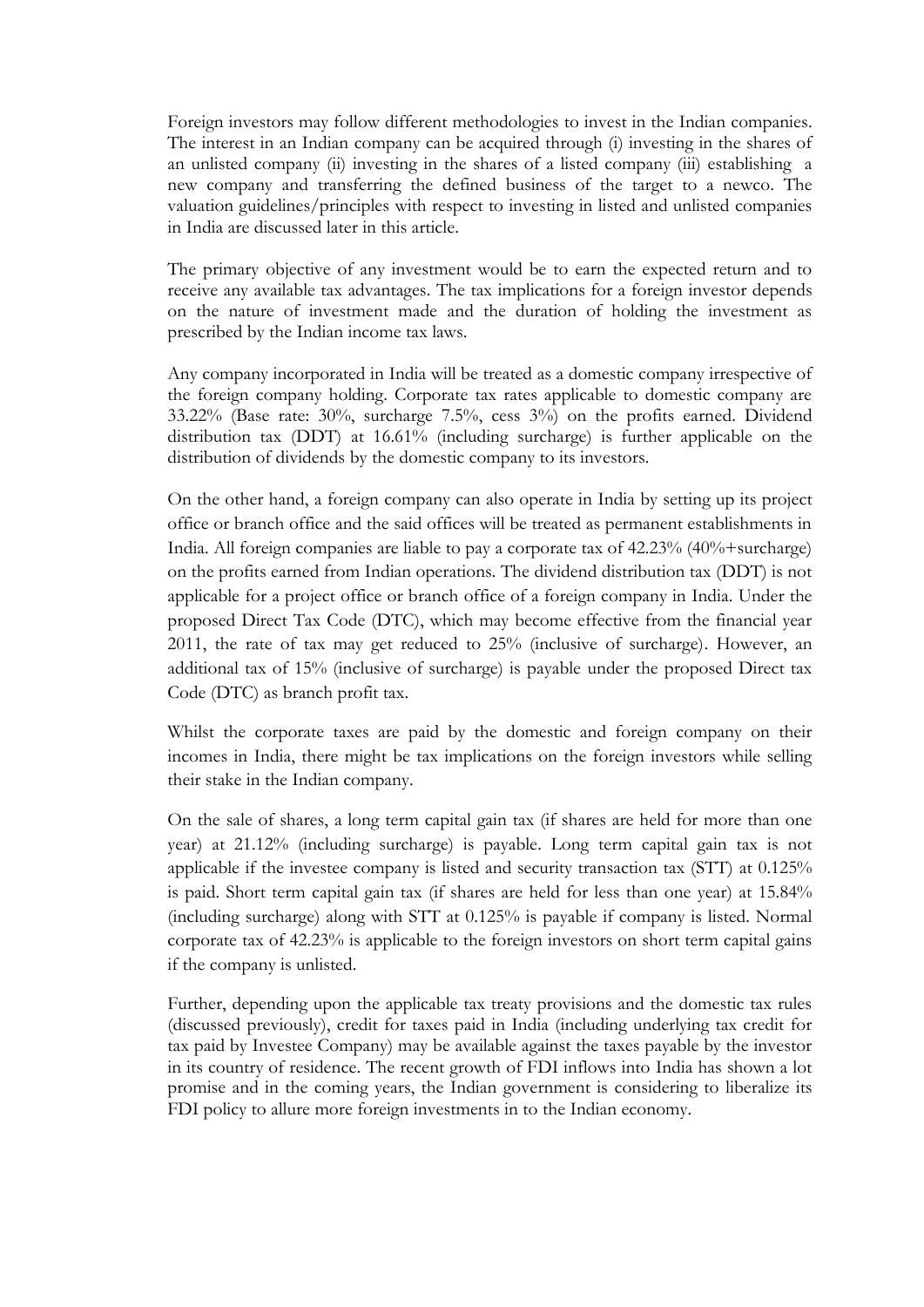### **4. VALUATION OF SHARES**

Valuation is a technique to assess the worth of the enterprise. Enterprises operate in a dynamic business environment and are subjected to possibilities such as the merger or takeover which leads to need for quantifying the value of the enterprise and the decision on the right price.

According to the foreword to the research study called "A Study on Share Valuation" published by The Institute of Chartered Accountants Of India ("ICAI"). "The subject of valuation has always been controversial in the accounting profession. No two accountants have ever agreed in the past or will ever agree in the future on the valuation of shares of a company, as inevitably they involve in the use of personal judgment on which professional men will necessarily differ.

In the foreword to the second edition further states that "One of the significantly expanding areas has been valuation of shares for various purposes. With the introduction of free pricing of issues of equity, commensurate with the avowed policy of the Government's economic liberlisation, this subject has gained new importance. The valuation exercise would now have economic overtones rather than legalistic determinants. The value of shares of a particular company will depend on various factors like history of earning, the value of its assets, nature of the business and further prospects of the company. Although it is not possible to set any number of definite criteria for the valuation of share in all circumstances, yet a need for some guiding principles can also not be denied, so that it is not reduced to a totally subjective exercise."

As a conclusion, the valuation of shares should be able to provide answers to the following questions

- *1) What is the maximum price that should be paid to the seller shareholders?*
- *2) What is the justification of the price paid with reference to the value of assets, earnings, cash flows, balance sheets*
- *3) What are the financial and regulatory implications of such transaction?*

### **4.1 Regulatory guidelines on issue and valuation of shares of existing companies**

Allotment of shares on preferential basis shall be as per the requirements of the Companies Act, 1956, which will require special resolution in case of a public limited company

### *4.1.1 Valuation of Shares of a Listed Company*

Shares of listed companies are quoted at stock exchange and are available readily. These shares can be sold or bought at the stock exchanges. Market price of the shares reflects their true and fair value. It is presumed that all relevant information of the company is available to the investors, which is reflected in the market price and reinforces further assumption that market is efficient.

In case of listed companies, valuation shall be as per the Reserve Bank of India /SEBI guidelines as follows: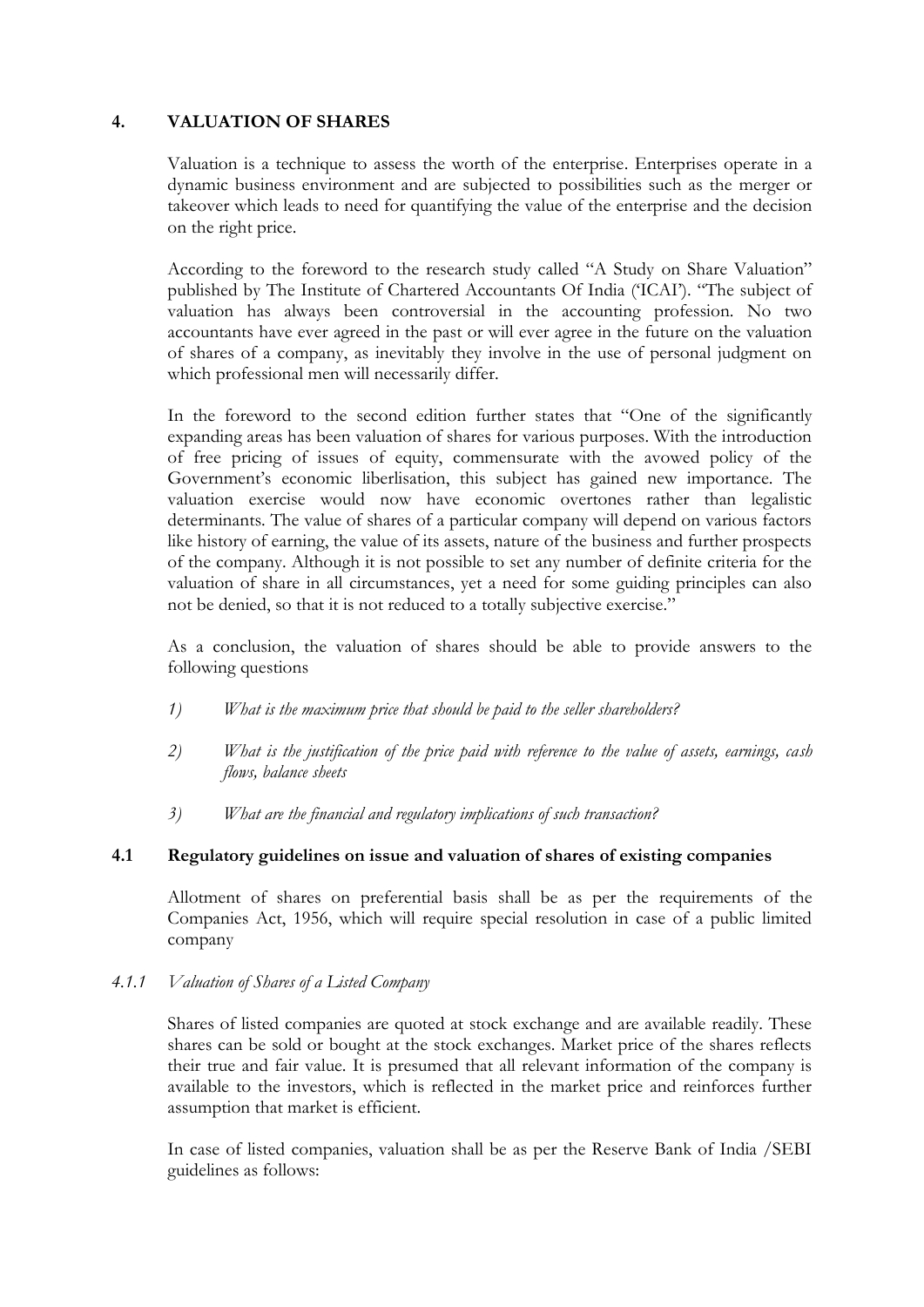The issue price shall be:

- i) The average of the weekly high and low of the closing prices of the related shares quoted on the stock exchange during the six months preceding the relevant date or
- ii) The average of the weekly high and low of the closing prices of the related shares quoted on the stock exchange during the two weeks preceding the relevant date.

### *4.1.2 Valuation of Unlisted Companies*

In case of issue or transfer of shares of an unlisted company to a non resident investor, valuation was done in accordance with the guidelines issued by the erstwhile Controller of Capital Issues (CCI). However, these guidelines are no longer applicable as per the circular of Reserve Bank of India (RBI) dated May 4, 2010.

As per the RBI"s circular, in case of an unlisted company price of shares issued to person resident outside India shall not be less than the fair value of share as determined using the Discounted Cash Flow (DCF) method. This valuation can only be done by a SEBI registered Category-I Merchant Banker or a Chartered Accountant.

### **4.2 Valuation Methodologies**

Valuation is a process and a set of procedures used to estimate the economic value of an owner"s interest in a business. Valuation is a perception of the value of a business at a given point of time. A realistic business valuation requires more than merely looking at last year's financial statement. It requires a thorough analysis of several years of the business operation and an opinion about the future outlook of the industry, the economy and how the subject company will compete.

There are several techniques to value a business. Broadly, those techniques may be categorized into three types of approaches –

1) Income based approach

Approach based on future income generated by an organization and is further classified as:

a) Discounted Cash Flow (DCF) method

In this, the net present value ("NPV") of discounted cash flow is calculated. It is typically assumed that that the business being valued will have a growth phase (or a discrete period), followed by a steady phase for which a terminal value is calculated. In the growth phase, the business will be expanding and may have high capital expenditure. Revenues may grow steeply or jump to higher levels, as capacities are built up in the company. In the steady phase, the business growth may be slow and not as volatile as in the growth phase.